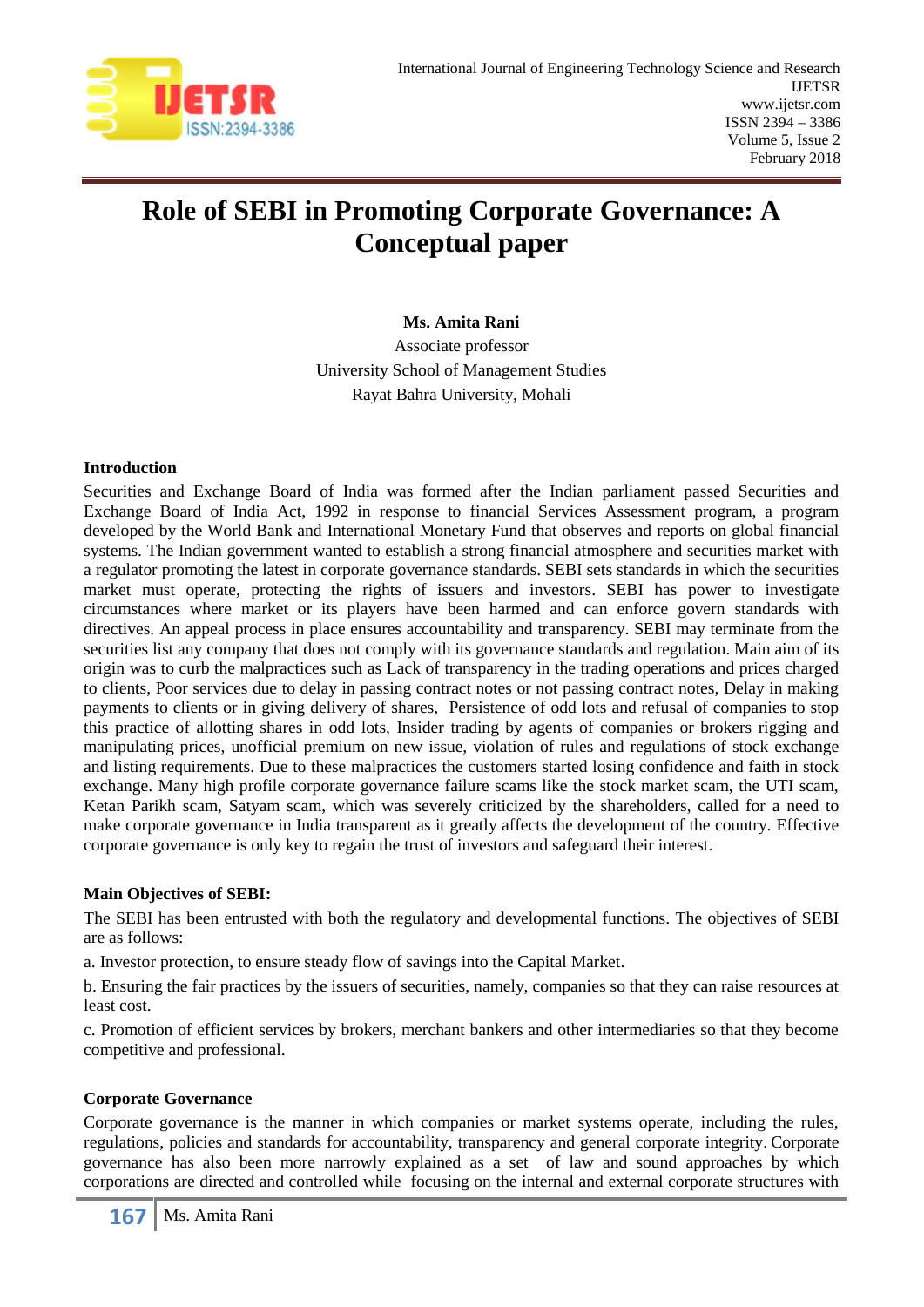

the intention of monitoring the actions of management and directors and thereby, mitigating agency risks which may stem from the misdeeds of corporate officers.

#### **Corporate Governance: Conceptual Framework**

Corporate Governance has gained momentum across the world due to corporate failures, unethical business practices and insufficient disclosure etc. Effective Corporate Governance depends upon two factors. Transparency in the business operations and the second are the legal and regulatory framework created by the Government. There is a gap between percept and practice of Corporate Governance. The topic of Corporate Governance has gained prominence since the 1980's and more so after the code of corporate governance issued by the Cadbury committee. In line with the Cadbury committee, the Kumara-mangalam Birla Committee has also issued a code of corporate governance for companies in India. According to the Kumara mangalam Birla Committee, "**Corporate governance is the system by which companies are directed and controlled. Boards of directors are responsible for the governance of their companies. The shareholders' role in governance is to appoint the directors and the auditors and to satisfy themselves that an appropriate governance structure is in place. The responsibilities of the board include setting the company's strategic aims, providing the leadership to put them into effect, supervising the management of the business and reporting to shareholders on their stewardship. The board's actions are subject to laws, regulations and the shareholders in general meeting"**. The governance structure of a country protects the investors from expropriation by managers and large shareholders. In different jurisdictions, rules protecting investors come from different sources, including company, security, bankruptcy, takeover, and competition laws, and also from stock exchange regulations and accounting standards (La Porta et al 2000).

#### **Legal and Regulatory framework on corporate governance**

The Indian statutory framework has, by and large, been in consonance with the international best practices of corporate governance. Broadly speaking, the corporate governance mechanism for companies in India is enumerated in the following enactments/ regulations/ guidelines/ listing agreement:

1. **Companies Act, 1956** provides for basic framework for regulation of all the companies. But it had some loopholes which could not control fraudulent practices and raised a question mark on corporate governance practices of the concern. So, there are number of amendment had proposed and implemented in the Act. But after the Satyam scam need realised toreframe the Act, which resulted in Companies Act, 2013.

**The Companies Act, 2013** inter alia contains provisions relating to board constitution, board meetings, board processes, independent directors, general meetings, audit committees, related party transactions, disclosure requirements in financial statements, etc.

2**. Securities and Exchange Board of India (SEBI)** Guidelines: SEBI is a regulatory authority having jurisdiction over listed companies and which issues regulations, rules and guidelines to companies to ensure protection of investors.

3. **Standard Listing Agreement of Stock Exchanges**: For companies whose shares are listed on the stock exchanges.

4. **Accounting Standards issued by the Institute of Chartered Accountants of India (ICAI):** ICAI is an autonomous body, which issues accounting standards providing guidelines for disclosures of financial information. Section 129 of the New Companies Act inter alia provides that the financial statements shall give a true and fair view of the state of affairs of the company or companies, comply with the accounting standards notified under s 133 of the New Companies Act. It is further provided that items contained in such financial statements shall be in accordance with the accounting standards.

5**. Secretarial Standards issued by the Institute of Company Secretaries of India (ICSI):** ICSI is an autonomous body, which issues secretarial standards in terms of the provisions of the New Companies Act. So far, the ICSI has issued Secretarial Standard on "Meetings of the Board of Directors" (SS-1) and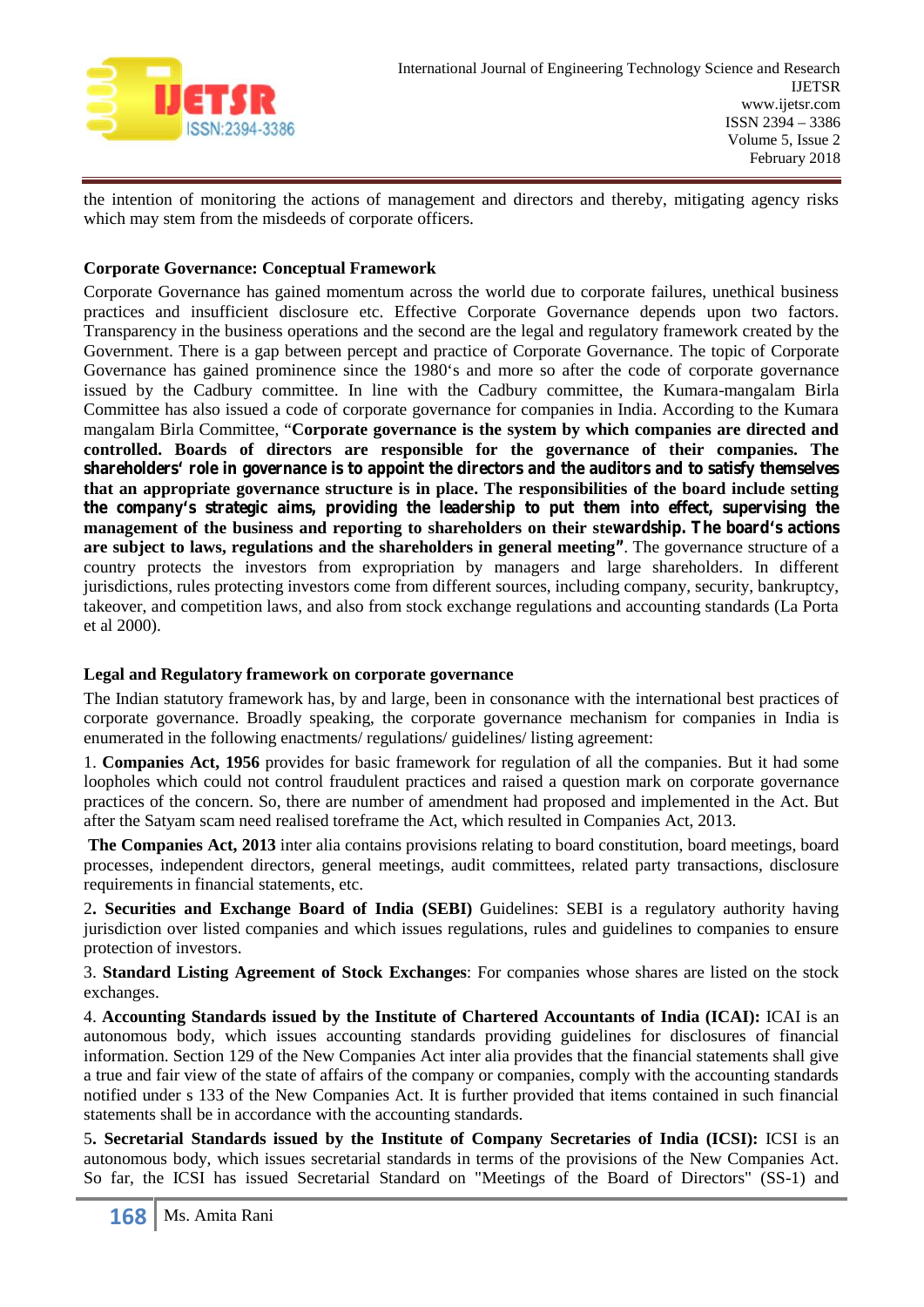

Secretarial Standards on "General Meetings" (SS-2). These Secretarial Standards have come into force w.e.f. July 1, 2015. Section 118(10) of the New Companies Act provide that every company (other than one person company) shall observe Secretarial Standards specified as such by the ICSI with respect to general and board meetings.

## **Role of SEBI in promoting Corporate Governance**

The establishment of SEBI has also played a significant role in establishing norms for corporate governance in India. Over the years, SEBI constituted two committees to make recommendations relating to corporate governance in india, which were Kumar Manglam Birla committee, which submitted its report in 2000 and the Narayana Murthy Committe, which submitted its report in 2003. These committees made various important recommendations. SEBI Major Recommendations were:

- Composition of Board
- Formation of Audit Committee
- Disclosure of relevant information to the shareholders

The recommendations of these committees form the foundation of the legal regime for corporate governance in India. An improved corporate governance is the key objective of the regulatory framework in the securities market. Accordingly, **Securities and Exchange Board of India (SEBI)** has made several efforts with a view to evaluate the adequacy of existing corporate governance practices in the country and further improve these practices. It is implementing and maintaining the standards of corporate governance through the use of its legal and regulatory framework, namely:-

## **Securities Contracts (Regulation) Act, 1956**

This Act was enacted to prevent undesirable transactions and to check speculation in the securities by regulating the business of dealing therein. Any stock exchange, which is desirous of being recognised, may make an application in the prescribed manner to the Central Government. Every application shall contain such particulars as may be prescribed, and shall be accompanied by a copy of the bye-laws of the stock exchange for the regulation and control of contracts as well as a copy of the rules relating in general to the constitution of the stock exchange, and in particular to; firstly, the governing body of such stock exchange, its constitution and powers of management and the manner in which its business is to be transacted; secondly, the powers and duties of the office bearers of the stock exchange; thirdly, the admission into the stock exchange of various classes of members, the qualifications for membership, and the exclusion, suspension, expulsion and re admission of members there from or there into; fourthly, the procedure for the registration of partnerships as members of the stock exchange, in cases where the rules provide for such membership; and the nomination and appointment of authorised representatives and clerks. Every recognised stock exchange shall furnish the Central Government with a copy of the annual report, and such annual report shall contain such particulars as may be prescribed. It may make rules or amend any rules made by it to provide for all or any of the following matters, namely:- (i) the restriction of voting rights to members only in respect of any matter placed before the stock exchange at any meeting; (ii) the regulation of voting rights in respect of any matter placed before the stock exchange at any meeting so that each member may be entitled to have one vote only, irrespective of his share of the paid-up equity capital of the stock exchange; (iii) the restriction on the right of a member to appoint another person as his proxy to attend and vote at a meeting of the stock exchange; etc.

If, in the opinion of the Central Government, an emergency has arisen and for the purpose of meeting the emergency, the Central Government considers it expedient so to do, it may, by notification in the Official Gazette, for reasons to be set out therein, direct a recognised stock exchange to suspend such of its business for such period not exceeding seven days and subject to such conditions as may be specified in the notification, and, if, in the opinion of the Central Government, the interest of the trade or the public interest requires that the period should be extended, it may, by like notification extend the given period from time to time. Securities Contracts (Regulation) Amendment Act, 2007 has been enacted in order to further amend the Securities Contracts (Regulation) Act, 1956, with a view to include securitisation instruments under the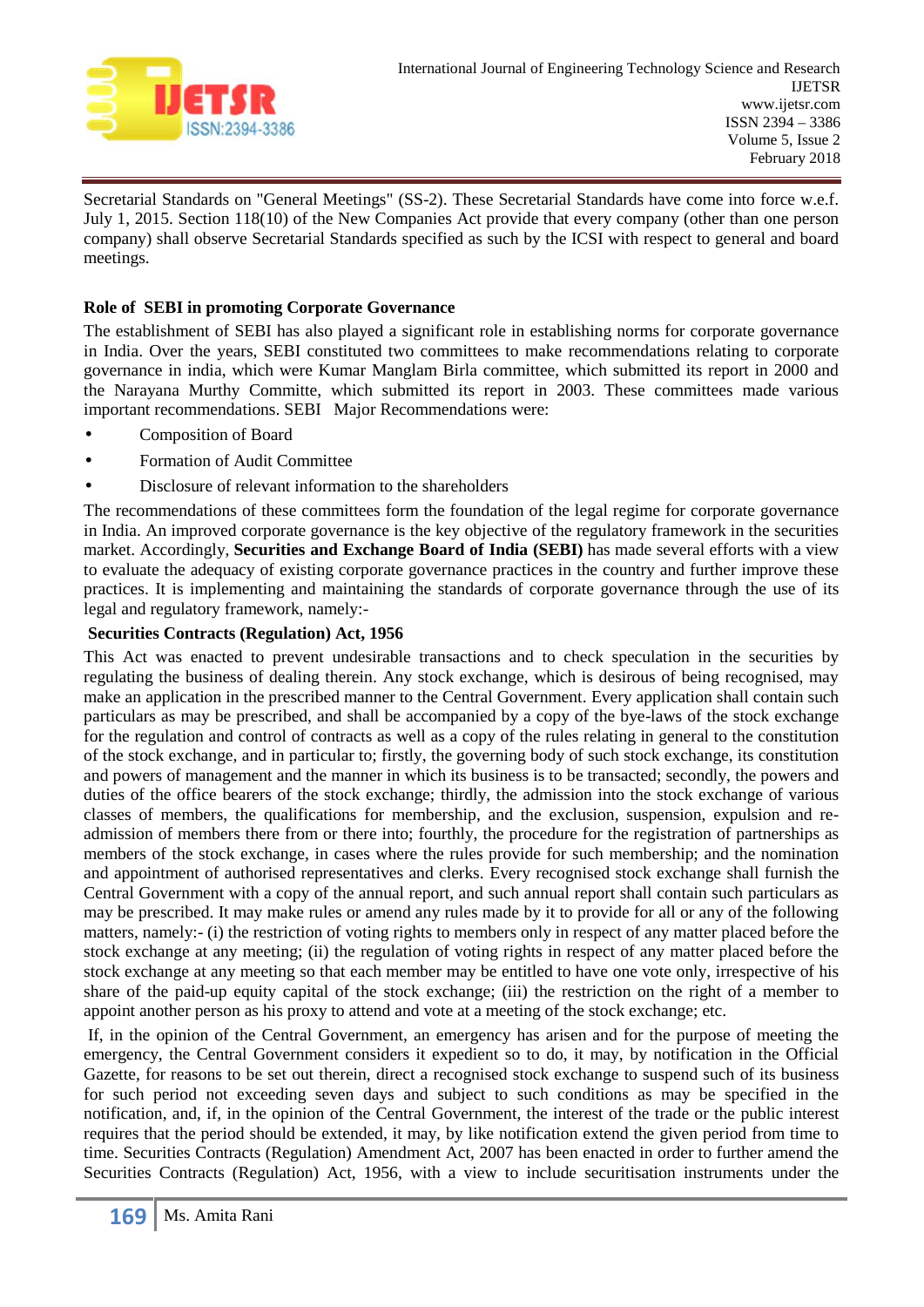

definition of 'securities' and provide for disclosure based regulation for issue of the securitised instruments and the procedure thereof. This has been done keeping in view that there is considerable potential in the securities market for the certificates or instruments under securitisation transactions. Further, replication of the securities markets framework for these instruments would facilitate trading on stock exchanges and, in turn, help development of the market in terms of depth and liquidity.

## **Securities and Exchange Board of India Act, 1992**

This Act was enacted to protect the interests of investors in securities and to promote the development of, and to regulate, the securities market and for matters connected therewith or incidental thereto. For this purpose, the SEBI (the Board), by regulation, specify:- (i) the matters relating to issue of capital, transfer of securities and other matters incidental thereto; and (b) the manner in which such matters shall be disclosed by the companies. No stock-broker, sub-broker, share transfer agent, banker to an issue, trustee of trust deed, registrar to an issue, merchant banker, underwriter, portfolio manager, investment adviser and such other intermediary who may be associated with securities market shall buy, sell or deal in securities except under, and in accordance with, the conditions of a certificate of registration obtained from the Board in accordance with the regulations made under this Act.

No depository, participant, custodian of securities, foreign institutional investor, credit rating agency, or any other intermediary associated with the securities market as the Board may by notification in this behalf specify, shall buy or sell or deal in securities except under and in accordance with the conditions of a certificate of registration obtained from the Board in accordance with the regulations made under this Act. Further, no person shall sponsor or cause to be sponsored or carry on or caused to be carried on any venture capital funds or collective investment scheme including mutual funds, unless he obtains a certificate of registration from the Board in accordance with the regulations.Every application for registration shall be in such manner and on payment of such fees as may be determined by regulations. The Board may, by order, suspend or cancel a certificate of registration in a prescribed manner, as may be determined by regulations under this Act. However, no order shall be made unless the person concerned has been given a reasonable opportunity of being heard.

## **Depositories Act, 1996**

This Act was enacted to provide for regulation of depositories in securities and for matters connected therewith or incidental thereto. It provides for the introduction of scripless trading system and settlement, which is considered necessary for the effective functioning of the securities markets. As per the Act, the term 'depository' means "a company formed and registered under the Companies Act, 1956 and which has been granted a certificate of registration under sub-section (1A) of section 12 of the Securities and Exchange Board of India Act, 1992".No depository shall act as a depository unless it obtains a certificate of commencement of business from the Board (the SEBI). The Board shall grant a certificate only if it is satisfied that the depository has adequate systems and safeguards to prevent manipulation of records and transactions. However, a certificate shall not be refused unless the depository concerned has been given a reasonable opportunity of being heard.A depository shall enter into an agreement with one or more participants as its agent, in such form as may be specified by the bye-laws. Any person, through a participant, may enter into an agreement, in such form as may be specified by the bye-laws, with any depository for availing its services. Any such person shall surrender the certificate of security, for which he seeks to avail the services of a depository, to the issuer in such manner as may be specified by the regulations. The issuer, on receipt of certificate of security, shall cancel the certificate of security and substitute in its records the name of the depository as a registered owner in respect of that security and inform the depository accordingly. A depository shall, on receipt of information, enter the name of the person referred in its records, as the beneficial owner.

On receipt of intimation from a participant, every depository shall register the transfer of security in the name of the transferee. If a beneficial owner or a transferee of any security seeks to have custody of such security, the depository shall inform the issuer accordingly. Every person subscribing to securities offered by an issuer shall have the option either to receive the security certificates or hold securities with a depository. Where a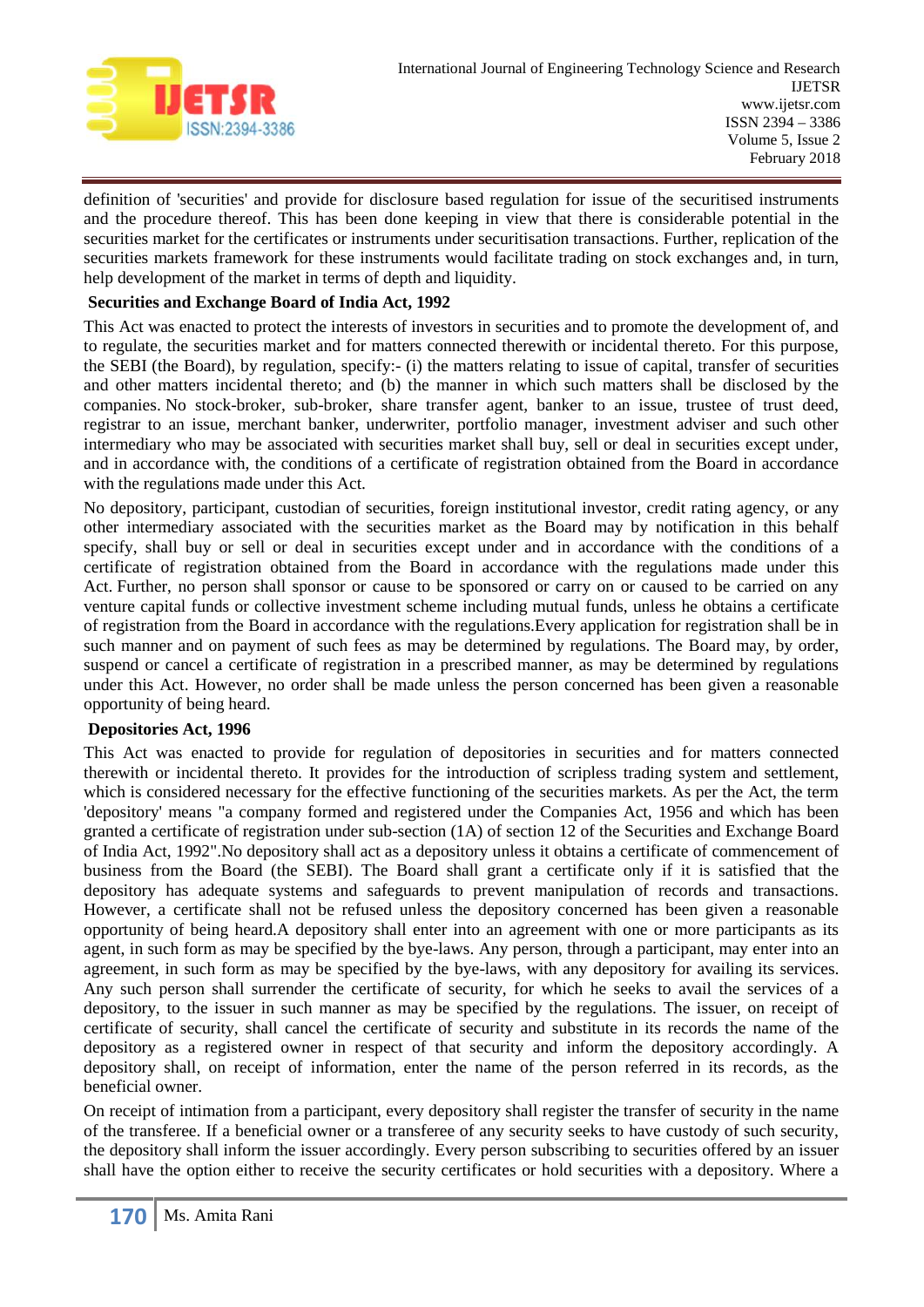

person opts to hold a security with a depository, the issuer shall intimate such depository the details of allotment of the security, and on receipt of such information the depository shall enter in its records the name of the allottee as the beneficial owner of that security. A depository shall be deemed to be the registered owner for the purposes of effecting transfer of ownership of security on behalf of a beneficial owner. However, it shall not have any voting rights or any other rights in respect of securities held by it. The beneficial owner shall be entitled to all the rights and benefits and be subjected to all the liabilities in respect of his securities held by a depository. The Board, on being satisfied that it is necessary in the public interest or in the interest of investors so to do, may, by order in writing, (i) call upon any issuer, depository, participant or beneficial owner to furnish in writing such information relating to the securities held in a depository as it may require; or (ii) authorise any person to make an enquiry or inspection in relation to the affairs of the issuer, beneficial owner, depository or participant, who shall submit a report of such enquiry or inspection to it within such period as may be specified in the order.

## **Major steps to ensure effective corporate governance:**

The Companies Act, 2013 was enacted on August 30, 2013 which provides for a major overhaul in the Corporate Governance norms for all companies. The rules pertaining to Corporate Governance were notified on March 27, 2014. SEBI decided to review the provisions of the Listing Agreement in this regard with the objectives to align with the provisions of the Companies Act, 2013, adopt best practices on corporate governance and to make the corporate governance framework more effective. Hence, Clause 35B and Clause 49 of the Equity Listing Agreement have been replaced by new listing agreement.This article highlights the major changes :

#### **Amendments in Clause 35B**

This clause is applicable to all listed companies. As per revised clause the Company shall provide e-voting facility to its shareholders, in respect of all shareholders' resolutions, to be passed at General Meetings or through postal ballot.Such e-voting facility shall be kept open for such period specified under the Companies (Management and Administration) ules, 2014 for shareholders to send their assent or dissent.The Company shall continue to enable those shareholders, who do not have access to e – voting facility, to send their assent or dissent in writing on a postal ballot.The Company shall utilize the service of any one of the agencies providing e-voting platform, which is in compliance with conditions specified by the MCA, Government of India, from time to time.Issuer shall mention the Internet link of such e-voting platform in the notice to their shareholders.

#### **Amendments in Clause 49**

The Clause 49 of the Listing Agreement shall be applicable to all companies whose equity shares are listed on a recognized stock exchange from 1st October, 2014. The provisions relating to constitution of a Risk Management Committee shall be applicable to top 100 listed companies by market capitalization as at the end of the immediate previous financial year. The provisions with regards to the Related Party Transactions shall be applicable to all prospective transactions. The main objectives of the amendment was to align the provision of listing agreement with Companies Act, 2013. This is Clause 49(I) of the Listing Agreement. It states the purpose for which the Clause 49 is instated. In case of any ambiguity, the provisions of Clause 49 shall be interpreted and applied in alignment with these principles. Main objectives of the clause are:

- The Rights of Shareholders
- Role of stakeholders in Corporate Governance
- Disclosure and transparency
- Responsibilities of the Board
- Board of Directors ("BOD" or "Board")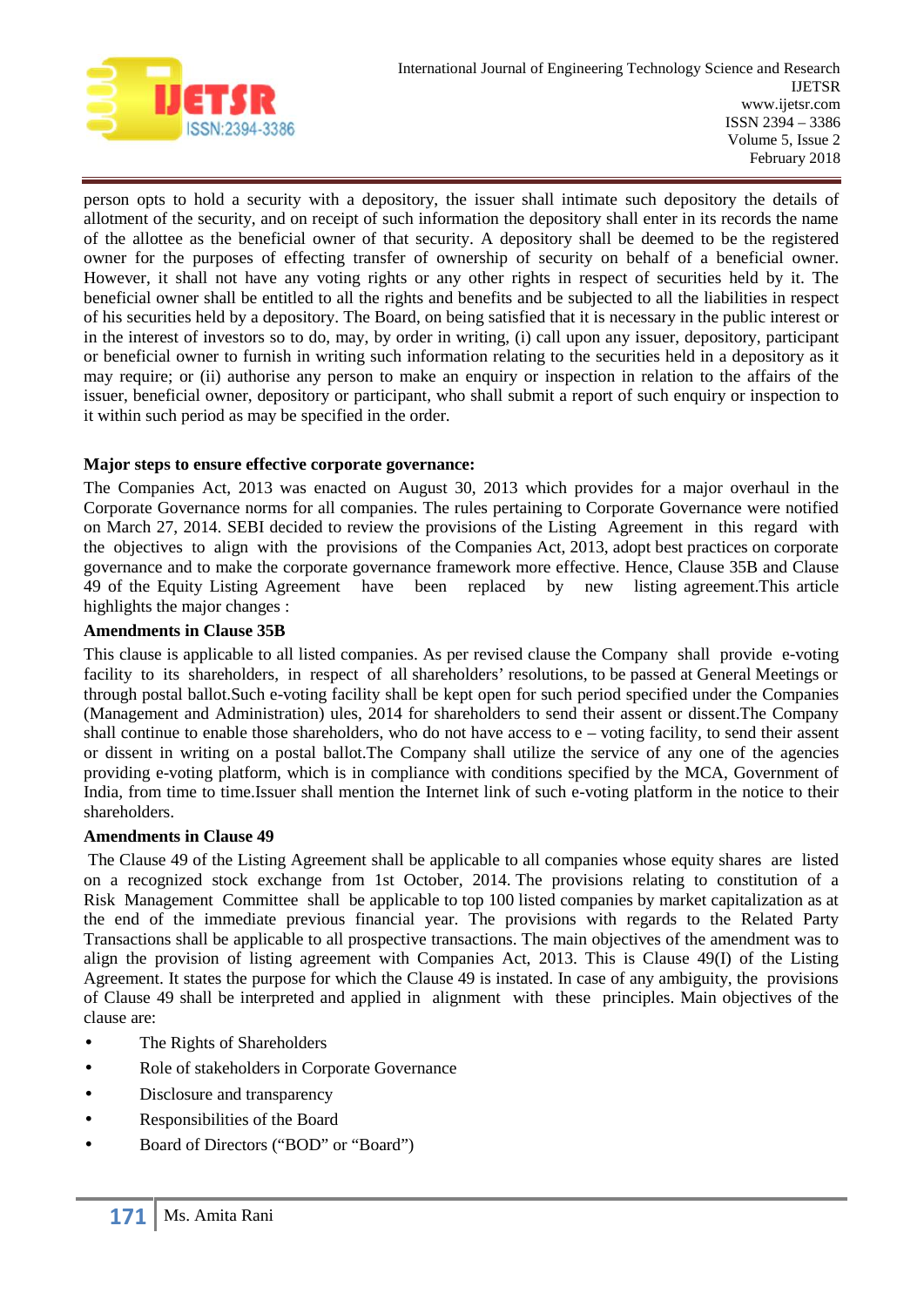

The clause 49 is divided into different subsection and each subsection provide a different guideline for effective governance; clause 49 (i) under this section SEBI defines the rights of various stake holders and duty of corporate to protect shareholder's interest. It also explains the duties and responsibilities of board of directors. This specifies that the disclosures must be made regarding proper compliance of prescribed standards of accounting, financial and non- financial disclosure and be transparent Board of Directors. clause 49 (ii) specifies the composition of board, inclusion of restrictions on independent directors, the tenure of independent directors, corporate code of conduct and whistle blowing policy. Clause 49 (iii) defines the constitution of audit committee. The audit committee should have at least 3 members and out of which 2/3rd members be independent directors. All the members must be financially literate and one member must be an expert in accounting or related financial management. This committee has to sit at least 4 times in a year with a gap of not more than four months in between two meetings. Through this amendment, SEBI specifies the powers, role and responsibilities of audit committee members. Nomination and Remuneration committee. Clause 49 (iv) explains the composition of remuneration committee. This clause states the role of the Committee which includes formulation of criteria to evaluate Independent directors, policy devising on Board diversity, identifying prospective directors and senior management in accordance with the criteria laid down, recommendation to the Board policies relating to remuneration of directors and other employees including key managerial personnel. Clause 49 highlighted the responsibilities of listed and unlisted subsidiaries of listed holding companies. Provisions as to unlisted subsidiary company: (a) at least one independent director of the holding company should be director on the board of Director of materially un-listed Indian subsidiary company, (b) the audit committee of the listed holding has to review the financial statements materially unlisted Indian subsidiary company. Clause 49 (vi) specifies that SEBI makes it an obligation of BOD of the top 100 companies by market capitalization to constitute the risk management committee and has to determine its role and functions and delegate powers as it may deem fit. Clause 49 (vii) explains that the companies requires to place, all the information on the related party transactions in the ordinary course of business, periodically in summary form, before the audit committee. Clause 49 (viii), is related with disclosure norms. Companies has to quarterly report disclosing details on all material facts related party transactions along with compliance report on Corporate Governance be disclosed on its website and a web link stated in its annual reports. Apart from it,any change in accounting treatment, information on the remuneration of Directors, directors' relationship with the company are be disclosed along with the annual report. Then material facts on proceeds from public issue, rights issue, and preferential issues must be disclosed and Certification from Chief Executive Officer (CEO) and Chief Finance Officer (CFO).Clause 49 (ix), made Board of Directors and Chief Executive Officer and Chief Finance Officer more accountable and responsible. They must certify that they have reviewed the financial statements and the cash flow statements to the best of their knowledge. Then they have to certify that the Company hasn't entered into any transaction which is a violation of Company's Code of Conduct, illegal or fraudulent to the best of their knowledge. Again it will be their duty to inform the Auditors and Audit committee on any significant changes made in internal control over financial reporting, changes in accounting policies, cases of significant fraud that they have come across. Clause 49 (x) and (xi) specifies that corporate has to obtain the Compliance Certificate on Corporate Governance from the Auditor of the Company or from a Practicing Company Secretary. Such certificate shall become separate part of Annual Report. Certificate is also to be submitted to Stock Exchange along with the Annual Report.

## **Conclusion**

Although SEBI is a young institution but it has been fairly successful in fulfilment of its mandate as capital market regulator, ensuring protection of various stakeholders and increasing participation in capital formation. As per the need arise, SEBI has taken steps to ensuring fair trading and investor protection. SEBI plays a vital role in compliance of governance by corporate. A company that has good corporate governance has a much higher level of confidence amongst the shareholders associated with that company. Active and independent directors contribute towards a positive outlook of the company in the financial market, positively influencing share prices. Corporate Governance is one of the important criteria for foreign institutional investors to decide on which company to invest in. The corporate practices in India emphasize the functions of audit and finances